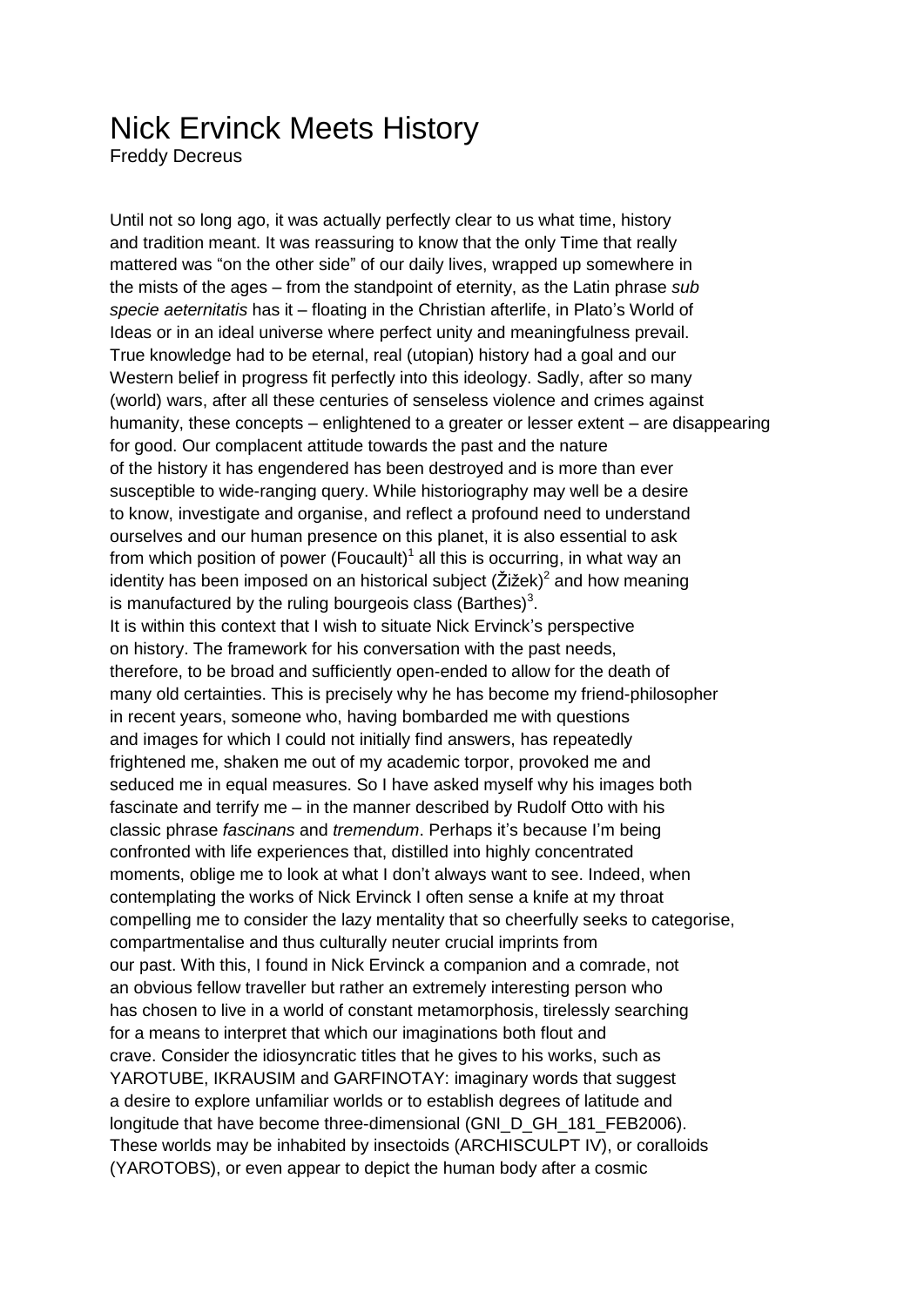catastrophe (LEJ-UT). Is this extreme metamorphosis or a mental turmoil that has reached the point of explosion?

Over a century ago, art broke with the traditional mimicry that sought to portray human beings in their every detail and instead began to explore, through diverse art movements, human luminism (impressionism), fantastical dream imagery (surrealism) and ethereal reflections (symbolism), all -isms that dealt a definitive blow to the unity of representative art. Nick Ervinck is comfortable in the new spaces that have opened up in the human imagination, exploring dawning perceptions, as his predecessors did so long ago, using different narratives and images to once again acknowledge and domesticate an unknown universe.

We have come to realise that we will never fully understand the world (Descartes' cherished dream) and that our ability to make "the reality" into "our reality" is flawed. The world has exploded right in front of our eyes and our access to it is more complex and problematic than ever. As an artist, Nick Ervinck poses questions that have all too often been avoided, questions that are no longer concerned with the working reality and the way we have represented it until now. So his work is often called hybrid, demonic or grotesque, labels that have long been used in art history to denote works of art that were hard to categorise. His attitudes to history, the past and the traditional are not easy to pin down. To this end, I start by examining actual traces of the past in his work and then look at the dimensions that were missing and are now present in his work.

Firstly, western heritage is palpable and crops up everywhere, be it in a very ambiguous and provocative way. The images from past times are there, imparting their vibrations, which we, as westerners, are primed to enjoy. From the powerful helmeted knight (RACHT) to the dismantled Roman helmet (SIUMET); from the Roman Jupiter column in Tongeren (LUIZADO) to the unfolded seventeenth century house with its yellow egg inside (SIUTOBS), or from the Rubenesque Venus (SNIBURTAD and ELBEETAD) to the Knokke cottage project (EWATONK), each piece is an artefact that imposes its specific time and place on the viewer. We know the historic references because we know our western history and have been deeply immersed in it and, in fact, are only able to identify ourselves as westerners through these very representations. SIUTOBS and TRIAFUTOBS are perfect examples of this: unfolded houses containing giant yellow eggs and a series of brick houses that seem to be floating somewhere in outer space, held together by yellow, egg-like spaces, called blobs<sup>4</sup>, which images seem to have stepped out of a science fiction story or from the surrealist imagination of Magritte. Inside becomes outside, the primordial egg of Brancusi or Dali evokes our mysterious origins – or perhaps all this beauty (of life) and perfection (of cells) should be attributed to somewhere far off in the cosmos? We have our history but also so many opportunities to escape it, to think beyond it and to create other worlds in a playful spirit. And what is the secret that is guarded by the perennial gatekeepers GARFINOSWODA and NIKEYSWODA, old sphinxes in yellow and blue? Is it the conundrum that we can be to ourselves, the mystery of our fundamental incompleteness as a species, of the constant fight between body and mind? These images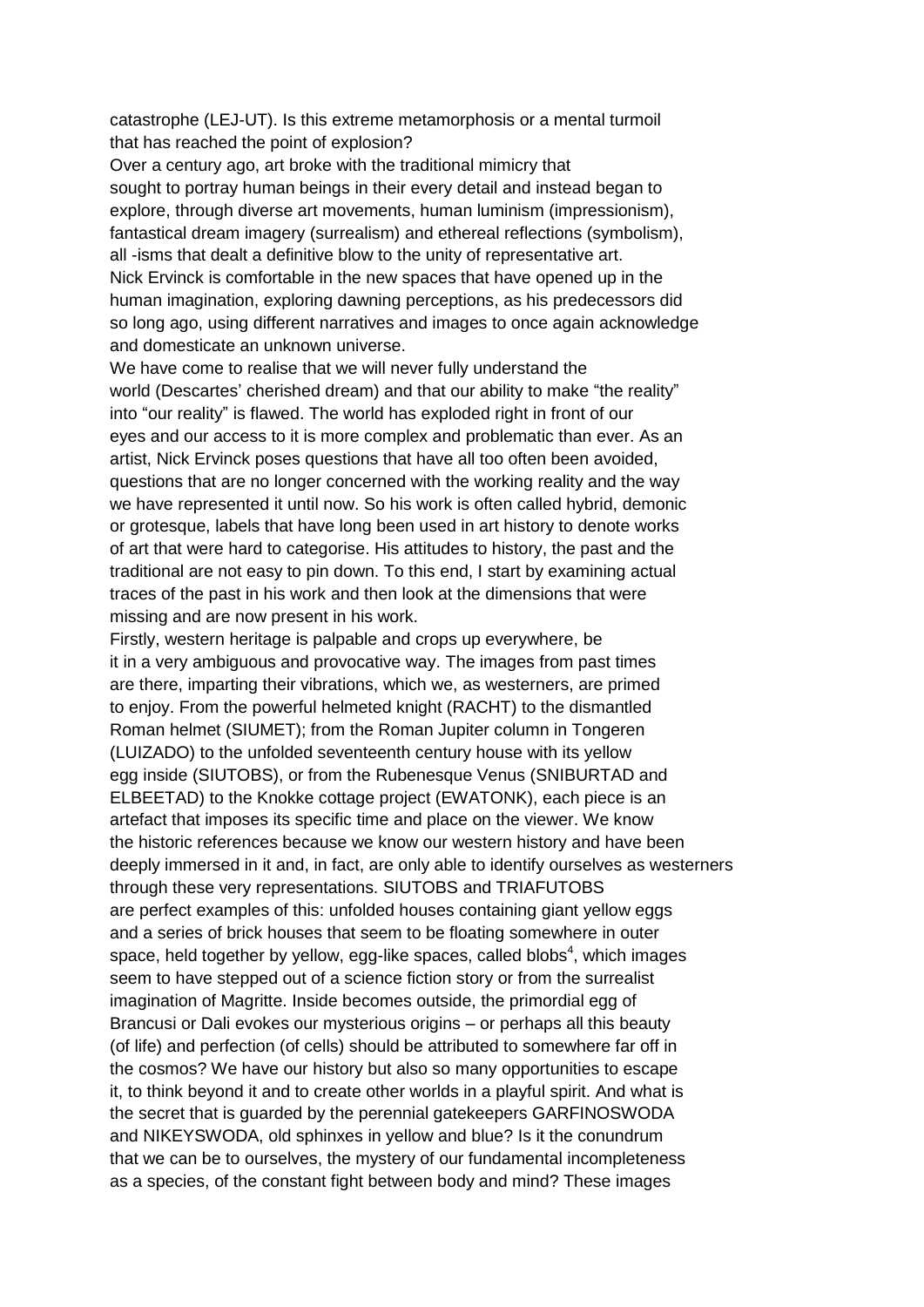divorce and unite, combine Yin and Yang, exhibit the tender embrace as well as sharp hostility: these are transitional figures that guard the kingdom of the dead while having the fluidity to invoke new life. There is something fascinatingly primary here: located between *Eros* and *Thanatos*, our most basic impulses and the governors of our constructiveness and destructiveness, they evoke both primeval fears and primeval desires.

This is a weighty statement since what it is telling us, together with the artist's entire oeuvre, is that our former unitarian view of humanity has shattered. This position is beautifully illustrated by ESAVOBOR, an enlarged Roman vase broken into a hundred pieces and yet which appears to be simple to put back together: a shape-shifting piece as though a space warrior, or transformer, or cyborg.

With each work we find ourselves abruptly pulled out of our historiographical complacency, the historically known radically traversed by the completely unknown, our consolidated aesthetic challenged by an intruder, leaving us reeling with a sense of surprise, alienation, *umheimlichkeit*. A fracture appears, incomprehension installs itself in the historical gap and cultural trauma makes its entrance. What are we supposed to do with this fundamental unease and newness? What was only an undercurrent now abruptly surfaces; the repressed can take its rightful place and expose the past's obsession with power. By introducing new media and techniques, generating sculptures of literally towering dimensions (CIRBUATS) and by using scientific methods to interrogate science (tracheotomy in AGRIEBORZ), the artist exposes the old world through conduits that until now were never examined. This is inconvenient, undermines ancient religious associations with the secretive gods of punishment and reward and shifts the focus to the here and now, the creative present and the utterly uncertain future.

Between the historical figures that we all are and past history, a number of limbos appear, in-between worlds of shadow and possibility that have previously been dismissed by art historians with terms like baroque or surrealism, but which were really simply creating space for the uncensored imagination. In these gaps in history Nick Ervinck installs the principles of Otherness and Outsiderness, which were not included as established opposing principles. He evokes a world that can be consistently and fundamentally questioned, which is, naturally, the age-old dream of artists: that the viewer be forced to regard reality differently from how he or she normally would. Since the entire western world has long believed that there is direct access to this reality and to ourselves and that language is the medium to get us there, it was normal to think that concepts such as our body, our humanity and our history could be taken for granted. Now it seems that they were all constructs, did not "naturally" evolve and thus were utterly manipulable. This is a shock for it means the end of the old dream of the rational and self-explanatory subject, of the idea that culture does not intervene, that there is an eternal Truth and Beauty.

We are living in a time of transition, seeking a new identity for ourselves, somewhere between an intensive biological knowledge of our lives and an understanding of the cosmic nebulae, between the time-honoured crafts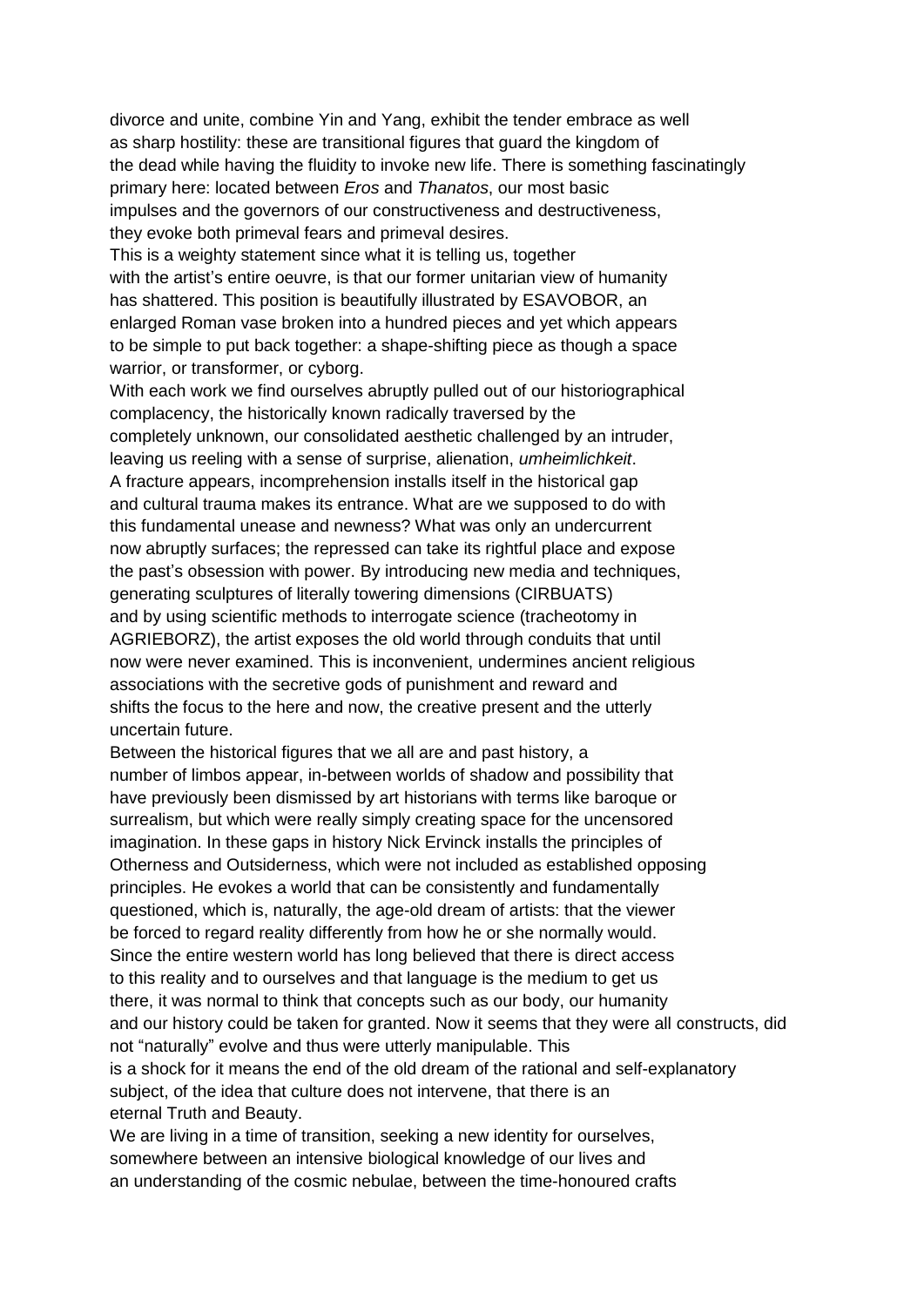that connect us to the past and the virtual world of the future that only exists through cutting-edge technology. We have learned to explore the world differently, w both from the close-up, cellular perspective of our own networks of veins, membranes and tissues and the cosmic one of far distant space and we have therefore found ourselves obliged to integrate all these new findings into our interpretation of reality. AGRIEBORZ, an exquisitely drawn, complex work, simultaneously terrifying and attractive, both a maze and an excrescence, shows the human head a few millimetres under the skin and functions as both an ode to our invisible constitution and a reminder of the centuries-long competition between the different types of brains that have made us what we are today: unfinished products of nature engaged in a constant battle for survival. The grey monster that is KOLEKNAT also grabs us by the throat since it clearly falls outside of the iconography that we know and therefore trust. From a cognitive perspective, the audience is asked to test the image against the entire universe and all its possible and impossible forms; aesthetically, the piece speaks to our desire to keep on dreaming about phantasms. The two survival tactics complement each other and are the foundations of science and art. It is with sadness and nostalgia that we look back at the much more human vision of Vitruvius, his architectural scale model that was employed by many Renaissances and Classicisms, the symbol of the perfect proportions based on the human body (albeit strictly the male body) and a source of inspiration for religion and art for so many centuries. With all our human hearts and aesthetic senses we continue to dream of this shrine to humanity, manifested in the use of the golden section and the Fibonacci series. And there's more: the physics from our youth has become quantum physics, Kant's ideal world has been exchanged for the fluid world of Deleuze, his rhizomes and nomads, and our inner world is no longer circumscribed by the fixed archetypes of Jung but redrawn as Lacan's unending process of desire. Nowadays, we are happy to accept that life vibrates and oscillates, swells and deflates, goes from stasis to metastasis. Nothing is more debasing in its untold vigour, though, than the sentence with which Deleuze and Guattari commence their masterpiece from the 70s (*Anti-Oedipus: Capitalism and Schizophrenia*, 1972–73), a work in which they paint humans as great big "desiring-machines": "It is at work everywhere, functioning smoothly at times, at other times in fits and starts. It breathes, it heats, it eats. It shits and fucks." A late but necessary addition to the all too serene environment in which the Greco-Roman and Judeo-Christian worlds were defined in all their orderliness. However, new energy means the expulsion of fossilised energy elsewhere, the breaking up of old worlds in order to generate new ones.

Nick Ervinck demonstrates how one can aesthetically challenge renowned architectural and intellectual spaces, alter their functions, completely transform them. You only have to turn a building on its head, show it inside out, produce a see-through digital sketch of it or turn its inner seams to the outside. How enthralling it is to see a building complex decked in a full-sized veil and looking like an ancient sphinx (CIRBUATS). How fascinating to observe "gates of paradise" that reference Ghiberti fronting a contemporary chapel, with their organic look of marine flora and fauna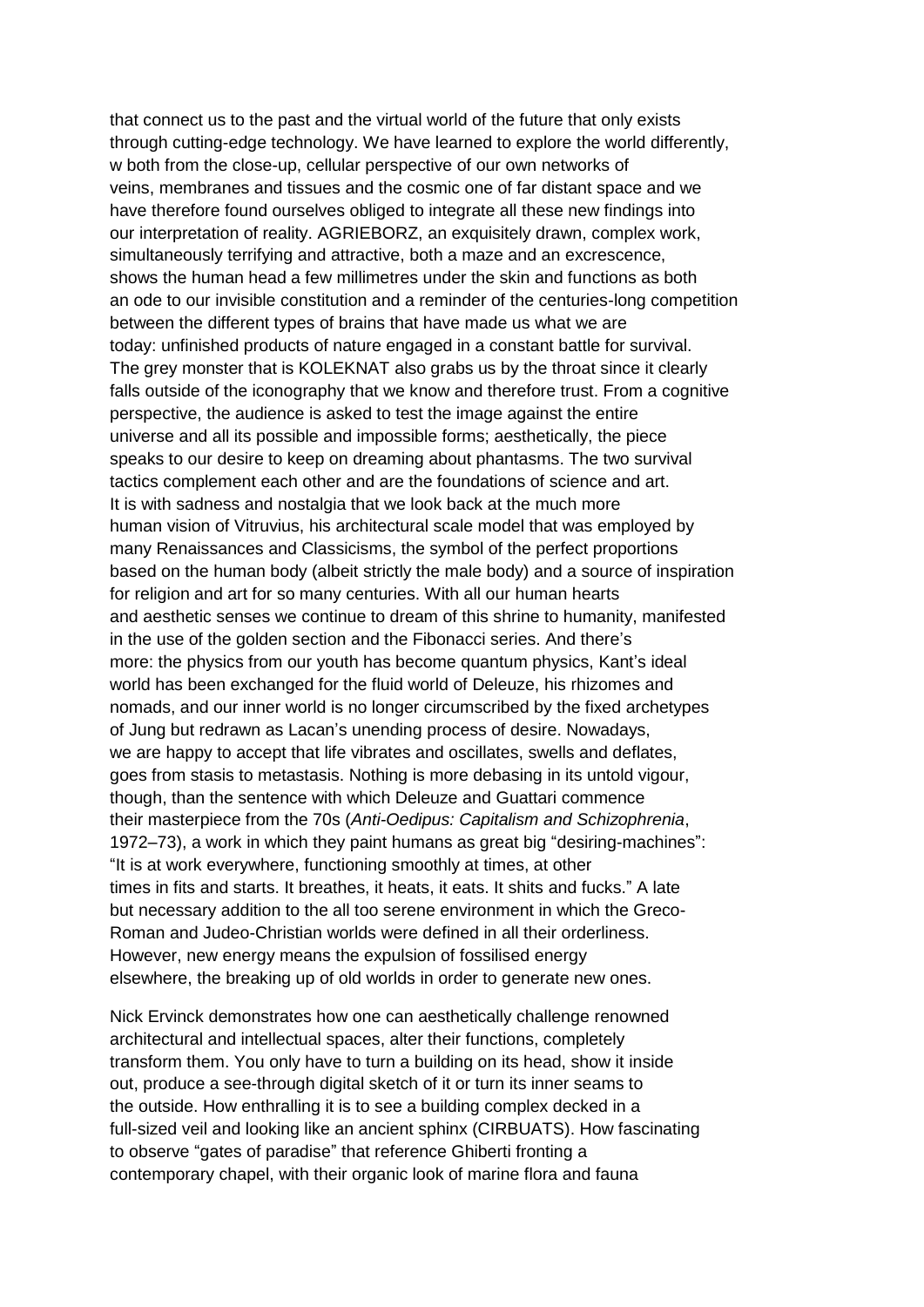(IMAGROD) or what appears to be a sepulchre with a demon hanging from it (ARCHISCULPT I). It doesn't really take mental gymnastics to understand that he has taken motifs from Bruges lace or 19th century wallpaper and expanded them in 3D to create his illusory worlds (EITZO/EITOZOR), but once the scale increases we seem to lose our existential balance. This position as artistic and philosophical go-between doesn't prevent the artist from having a fine old time. In fact, he often plays God, the Creator, who amuses himself by trying out the impossible and thereby introduces us to a new, clean and perfectly ordered world where there's no guilt or punishment, no religious wars to fight and where there are no compulsory rules or myths attached. One is reminded of the "God games"<sup>5</sup> that Nick Ervinck used to play as a science fiction fan, when he would wage war and build and destroy empires.

The God game that he has designed as an artist is based on the same profound longing to create a new category of (eternal) life, to empower the indestructible demons. As with Magritte or Delvaux, the limits of his imagination are his ultimate and sole opponents. Many of these virtual realities did not previously exist but are now descending on us at ever greater speed, in their alternative forms and with their speculative potentials, often promising to shine a light into the dark hole of reason.

And what a creative pleasure it must be to be able to design a new bio-architecture of the world, to use our bodies as a fundamental source of energy. Works such as PRAHIARD, AGRIELEJIF and SURIELEJIF are reminiscent of illustrations from medical textbooks – you dive under the skin and there it all is: chutes of veins, muscles and cavities, organs and spaces that appear so perfect and symmetrical. This is surely the playing God fantasy: to be the architect of a new human, without skeleton or bones, without an interior or exterior, for the time being trapped in the virtual space of a universe that still needs to be defined and mastered. To then dream of a new bio-printing technology that can print organs and bones, call it human segments, and thus assist in mechanising the human body.

The body, cursed and reviled for more centuries than it can recall (Jan Fabre, *Je suis sang*) 6 , is finally taken seriously as the source for a streaming energy that connects it to all the energy in the cosmos. Suddenly, you realise that you can have the courage to strive for a somatic architecture and an embodied technology, in which forms and images may be ideated in deep organic stratifications, somehow always biomorphic, evolutionary and in flux: like the life of the body itself.

This existential exercise is the main reason that I so strongly welcome and cherish my philosophical friend Nick Ervinck: as a master magician, he plays with my preconceptions, shapes the world I live in and shows how speculative meaning is. Art meets philosophy, mythology meets science. So let us indeed cobble these disciplines together and by so doing find temporary relief from the theoretical black holes that undermine meaning.